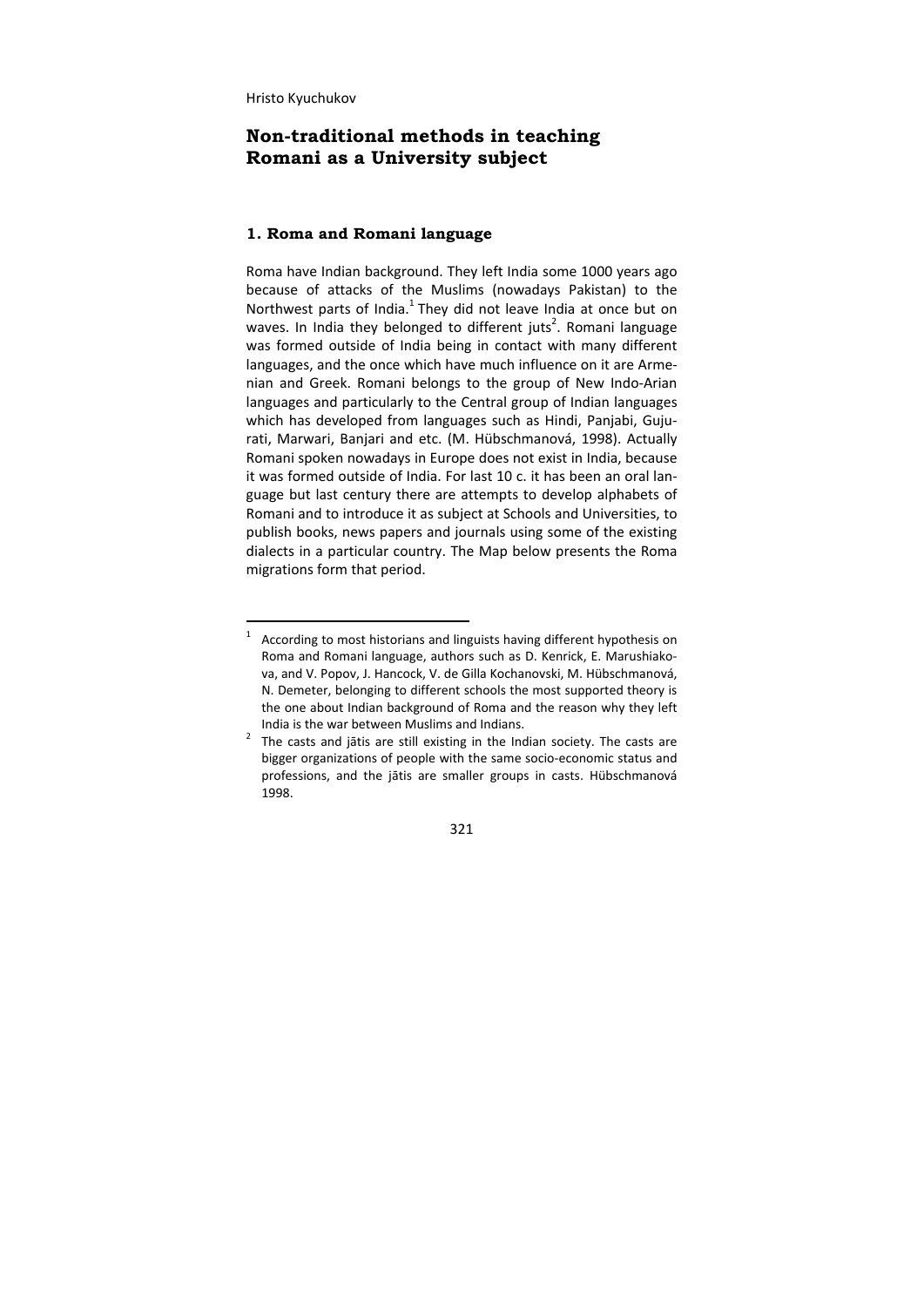Non-traditional methods in teaching Romani



(based on L. Campbell and T. Kaufman, 1973) Map 1: Roman i Migrations

Romani is different form other European languages also because of some other characteristics such as:

- there is no one particular country in Europe or around the world to be the homeland of Romani.
- It is spoken in many countries around the world. It is a nonterritorial language.
- It has long traditions related to the Indian traditions.

Last 300 years there is an interest in Romani and the number of publications (grammars, dictionaries and textbooks) is increasing. Still it is not a codified language and it has many varieties but all of them are comprehensive to the speakers of Romani. All the dialects though can be grouped on two main groups - Romani varieties influenced by Romanian language and varieties which never been in contact with Romanian.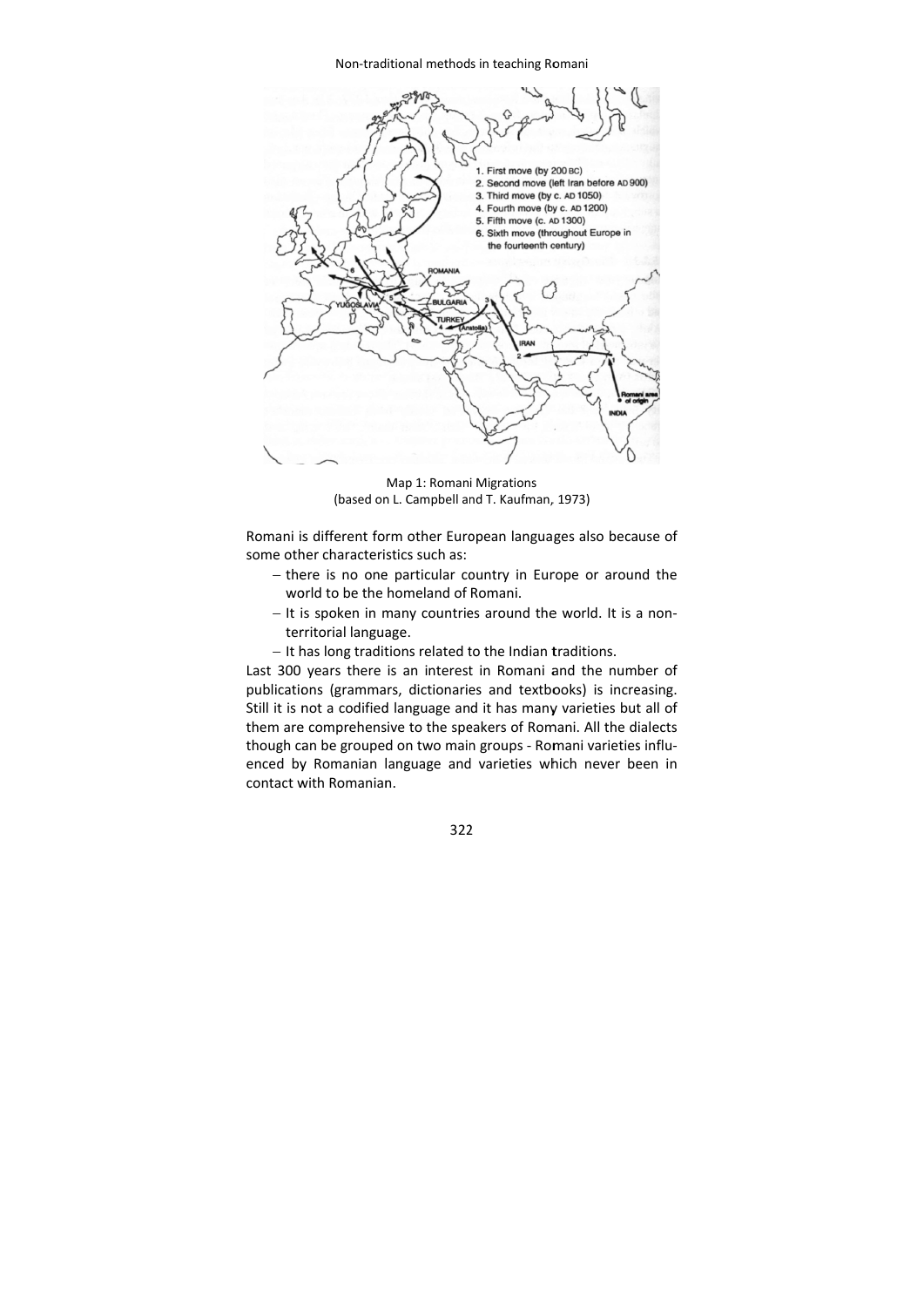Romani spoken in Hungary belongs to the group of dialects who have been in contact with Romanian language and it is called »Lovara«. Till recently there was little knowledge about Romani language spoken in Hungary, but thanks to the publications of Z. Reger (1999); and Z. Reger and J. Berko Gleason (1991) and K. Erdős (1960) nowadays the knowledge about Hungarian Romani is much higher. From other side the Roma activist in Hungary for last 20 years did a lot of work in the field of translation – many classical works were translated into Lovara dialect, Romani was introduced in primary classes as a mother tongue and many textbooks were published. It was introduced also as a University subject at the University of Pecs. All the activities, research and publications put Romani on the same level as the other minority languages in the Hungarian society.

My experiences with teaching Romani as a minority language in Bulgaria, at the University of Veliko Tarnovo (during the period 2003–2010), can be used in two directions: first it can be used as an example for the methodological issue of teaching Romani at Univer‐ sity level in Hungary, but at the same time it may be used as an example for teaching Hungarian language in a context where Hungarian is serving as a minority language.

At the beginning I will give a bit information about where Romani is taught as a university subject.

## **2. Romani as a University subject**

Romani is taught in different parts of Europe and in the world. Short Romani linguistic courses for a semester are offered at linguistic de‐ partments of University of Aarhus, Denmark, Graz, Austria, Man‐ chester, England; in the USA at the University of Chicago and at the University of Texas, Austin.

At the same time in some Universities BA and MA programs are offered: Romani language for teachers and social workers – Univer‐ sity of Veliko Tarnovo, Bulgaria, University of Nitra, Slovakia, Univer‐ sity of Pecs, Hungary. In some Universities there are BA and MA programs in Romology/Romistics – University of Bucharest, Roma‐ nia; Charles University, Prague, Czech Republic.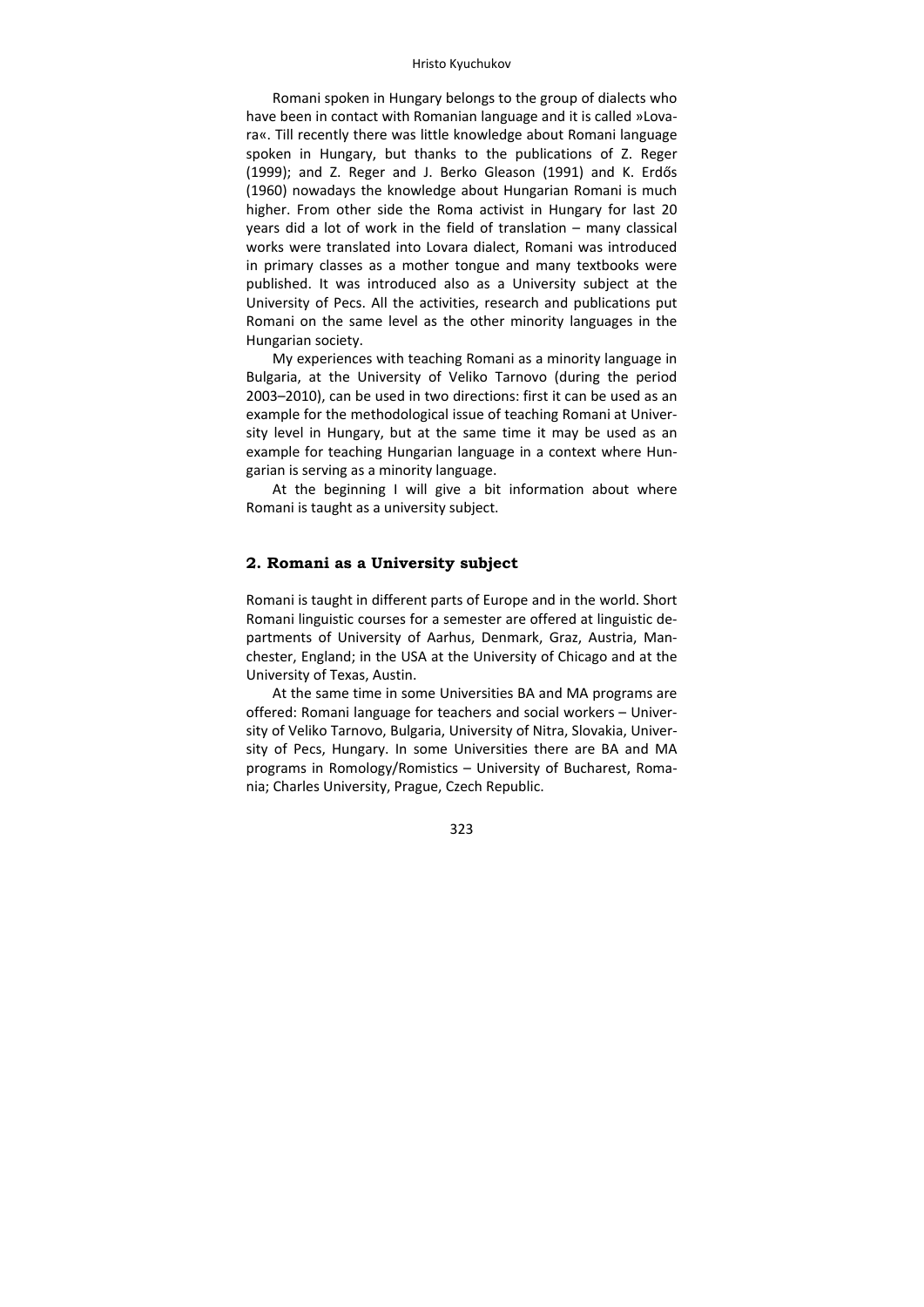#### Non‐traditional methods in teaching Romani

The present paper is based on my experiences teaching Romani language to Roma students who are involved in BA study programs to become teachers or social workers. Last 10 years I was teaching Romani to Roma students in Bulgaria and in Slovakia using different approaches. The shared approaches can give some ideas to collea‐ gues teaching Hungarian what they can do to make the educational process more interesting and attractive.

## **3. Theoretical background**

As a base of teaching Romani I take the ideas of R. Lado (1957), who says that the language and culture are interconnected. In the process of language education the language and culture have to be presented together. In this way students understand all linguistic patterns much better.

Romani language having mainly an oral tradition does not have so much experiences to be taught in classroom. Often not only the outside world but also the representatives of the Roma community can not accept that Romani can be taught in class, using modern methods and different interactive approaches to present the com‐ plex structure of Romani grammar. However it is extremely impor‐ tant that the students (both Roma and non‐Roma – sometimes in the groups there are also non‐Roma students) to understand the important role which the Roma oral tradition is playing in the for‐ mation of the language.

The Roma students coming from communities where the illiteracy rate is very high and having in mind that the discrimination towards Roma and their language in Bulgaria and Slovakia is open, very often they come with negative attitudes to their own language and culture. They do not believe that this is a real language and that the Roma culture has a value. A second problem, which is faced is the fact that Romani is not a unified language and the students speak different dialects. The students do not have knowledge in general linguistics and the work of one teaching Romani to Roma is to convince them in the importance of their mother tongue and to give them basic information about their culture.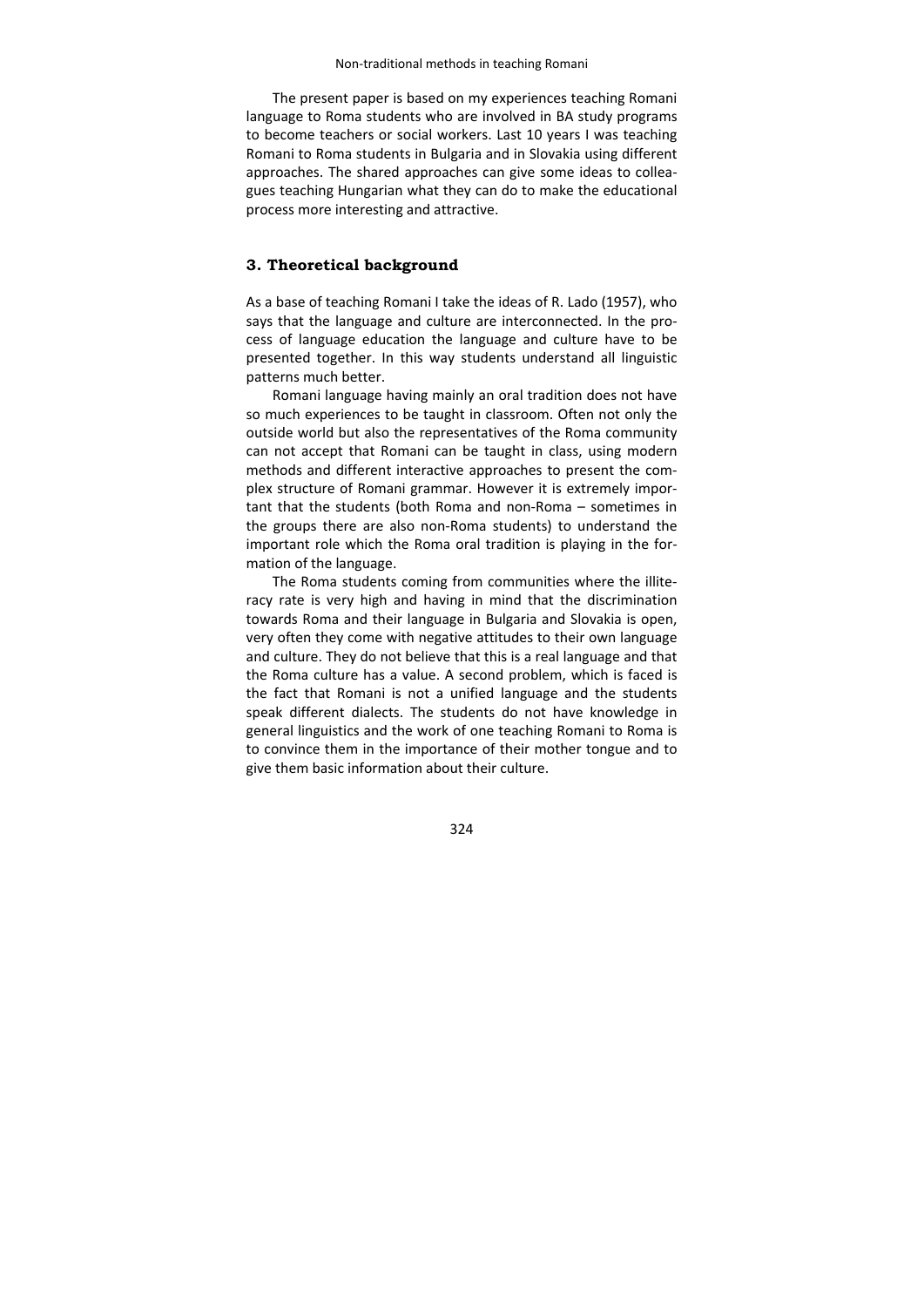Another problem is that often the students refuse to speak in Romani, because they are shy – they think that their Romani is not »clean« (*šužo*) or good enough and often they ask me to teach them the »real« Romani.

In the last 20 years thanks to the international meetings on Roma issues in Europe an international »unified« oral variety of Romani is developed. One of the most spread Romani dialects is taken as a base – the Kalderash dialect and it serves as »Lingua Franca«. In the classes usually the dialects of the students are used in order to introduce the international Romani variety.

### **4. Romani language teaching methods**

The methods shared here are used mainly with students – speakers of any varieties of Romani.

#### *4.1 Exercising the pronunciation*

In order to get a good pronunciation in Romani I created a theater group, which has the task to learn different fairy‐tails, or parts of classical plays of Shakespeare or other well known writers and to present them on a »stage« for other students. The students are divided into small groups of 3–4 and each group has a task to make a choice what they have to present. The only requirement to the students is to have a good pronunciation speaking Romani. The audience (rest of the students) can analyze the play and the way how the artists were speaking/ pronouncing. The exercises were very important for the students because the were studying to become teachers in primary classes in all subjects and in Romani language and they need to have good pronunciation. The theater group helped them very much because the last year of their study when they had to have a practice in the schools they did not have any problems working with young children.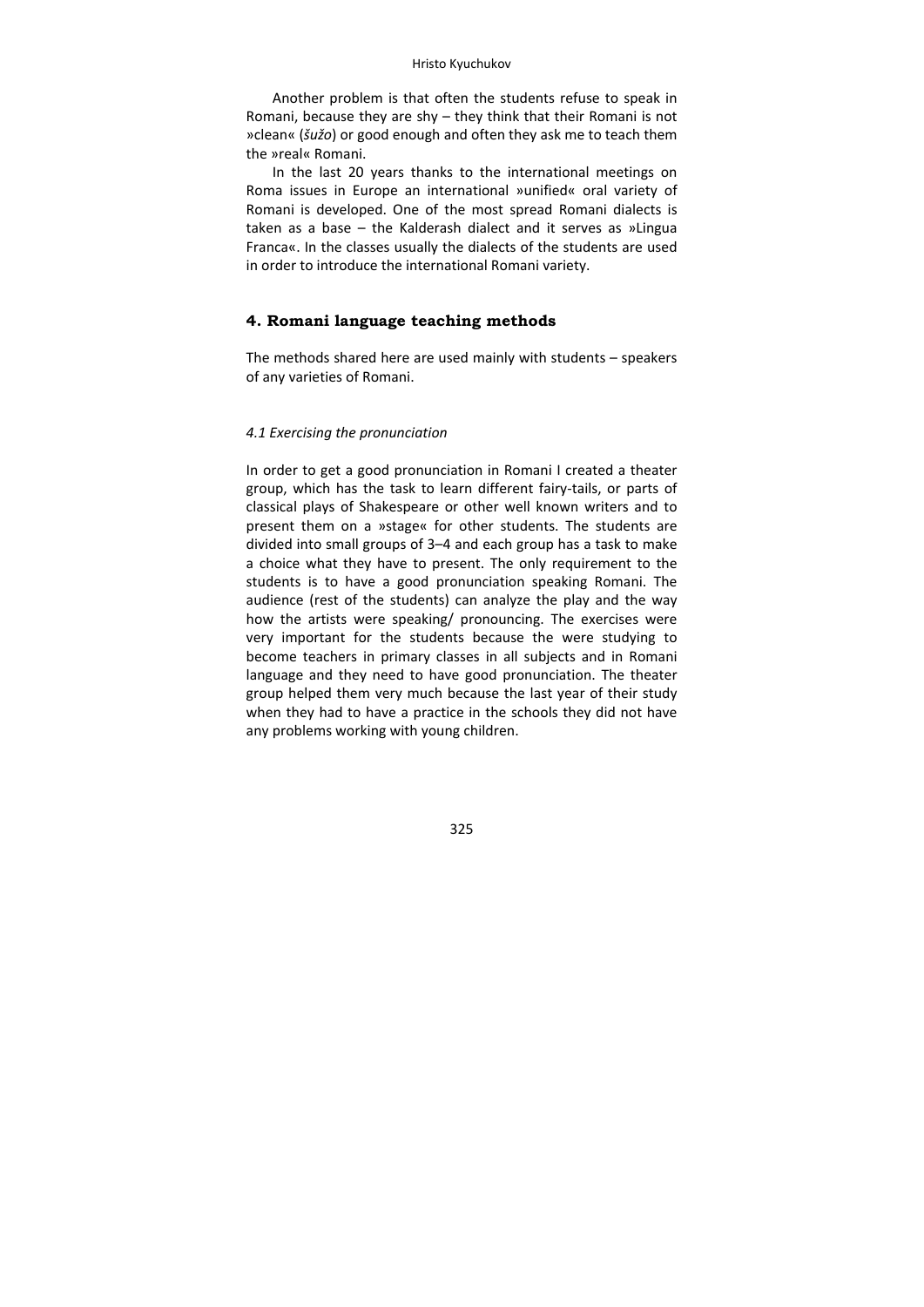#### *4.2 Teaching morphology and syntax of Romani*

For teaching the morphology and the syntax of Romani I use a method which is learning Romani songs. Usually the students learn traditional Roma songs, and the task which they have is to learn the text of the song. For example I give a text of a Roma song which was known among the Serbian Roma from the 19 c. and after learning the song we do grammatical analyses of the text.

> Talaj phruna, аnde kuna о bakrja brej, о čhavo rovel, рe dajake ov phučel. Buzni nakel čuči del les, balval phurdel sovljarel les, Devla, Devla o čhavo barvalo, bakrja naken čuči den les, bryšind del najarel les. Ah mo čhavo o barvalo! Talaj phruna, ande kuna, si man čhavo Devlester, o Devel les mange bičaldja. Bakre nakhen čuči den les, balval phurdel sovljarel les, Devla, Devla mo čhavo barvalo. Buzni nakhel čuči del les, bryšind del najarel les, ah mo čhavo o barvalo, ah mo čhavo o barvalo!

Here the students can have the task to find the definite articles in Romani or to look for the nouns with masculine and feminine gen‐ der. In other songs we look other categories: the adjectives, the case endings or the tenses of the verbs. In this way the learning process is not boring for the students because they can sing the song in the class and they enjoy doing that.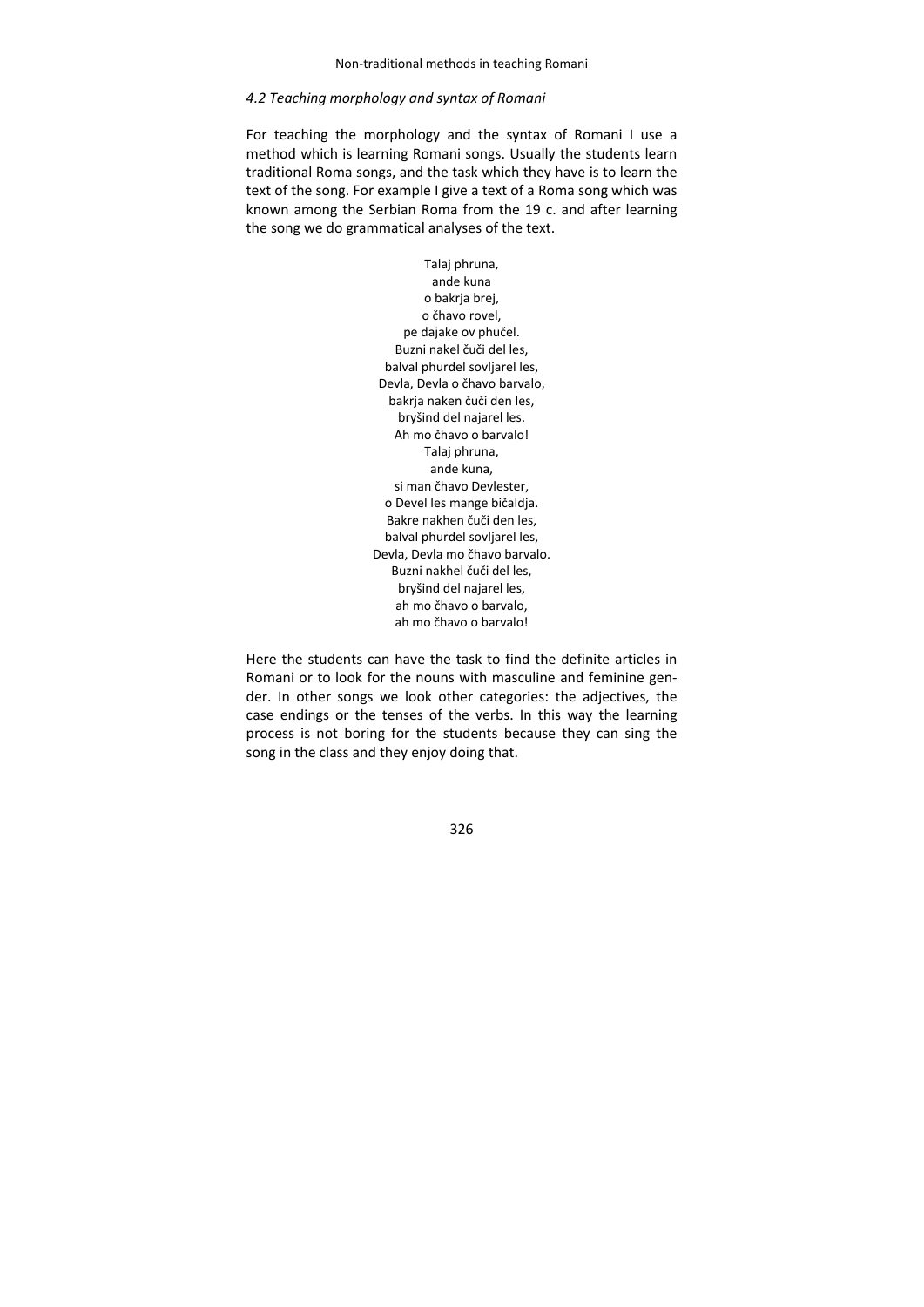#### *4.3 Teaching Romani Dialectology*

Each summer in different Roma communities short Expeditions are organized and the students collect oral history (personal biogra‐ phies, songs, fairy tails, stories which happened to them during the Nazi period or during the communism in Bulgaria). All the interviews are done in Romani in the local dialect of the Roma and the inter‐ views are recorded by tape recorders or video cameras and than the student have the task to transcribe the interviews and to bring the transcripts in the class when we have seminars in Dialectology. The collected information is also used as a source of historical and cultural information. Together with analyzes of morphology and syntax of particular dialect spoken by a Roma community in a parti‐ cular region the students can also analyze the cultural and historical information. This goes hand in hand with the theory of Robert Lado who promotes the idea that a language should be learned together with the culture.

#### *4.4 Teaching Romani stylistics*

The lectures of Romani stylistics are some of the most difficult for the students because it requires use of different styles in oral and written form. In order to help the students a journalistic club is established. A professional journalist usually visits the students for few days and teaches them about the journalistic styles. During the training the students have the task to write texts in Bulgarian in some of the styles which are acquired. Later in the classes of Romani stylistics the student have the task to write stories using some of the learned journalistic styles. This approach is used particularly when the neologisms in Romani are introduced and it is a good way to show the students how terminology which does not exist in Romani can be created. This particular methodology is used for the lessons of Romani stylistics. In this way the students exercise writing in Romani using different styles.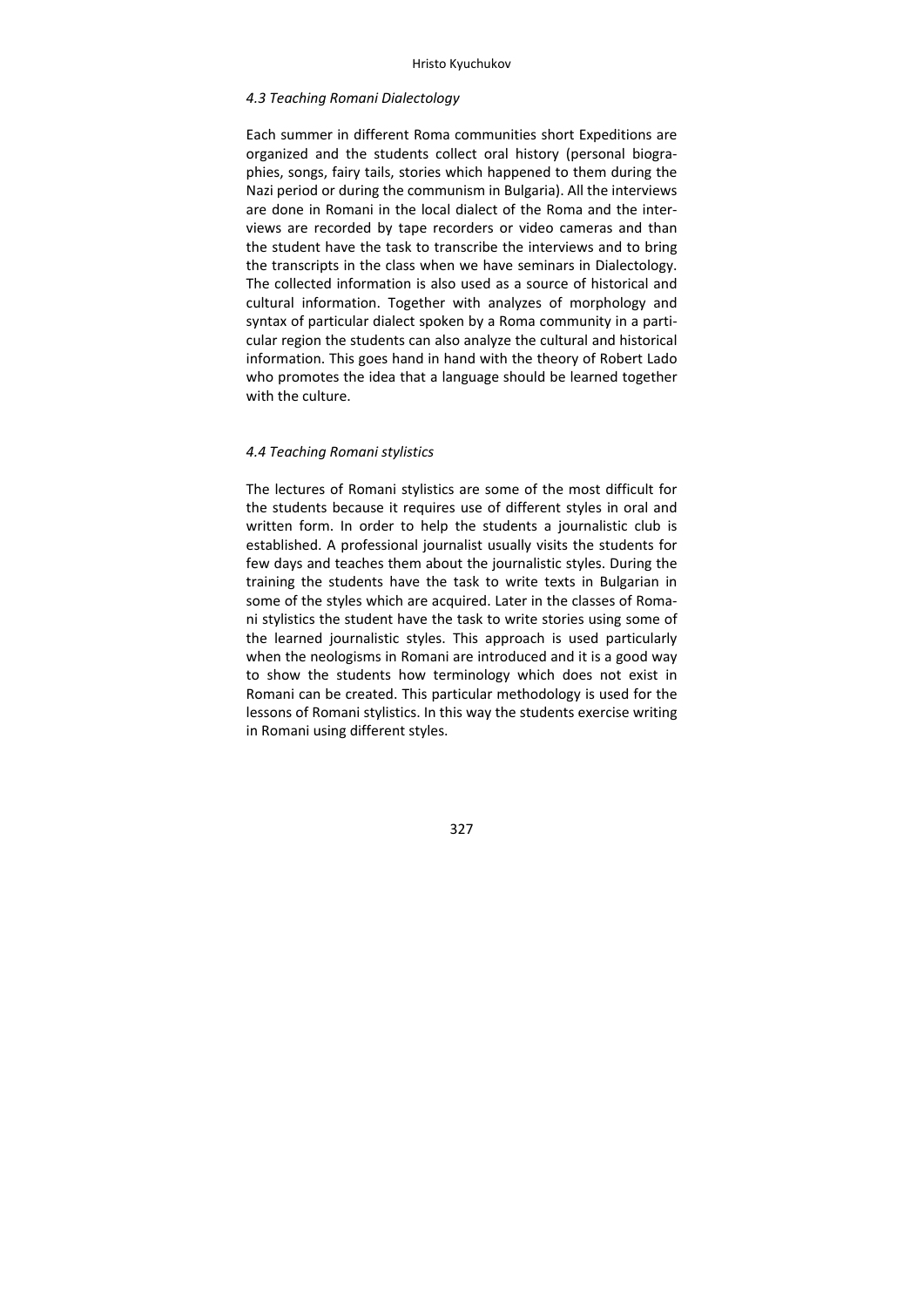#### *4.5 Teach hing literature e*

Last 20 years different Roma authors started to publish more fiction or poetry in Romani. However there are many translations as well. The work in the Romani literature classes with different types of Romani texts: originally written in Romani or translated into different Romani dialects help the students to learn about different Roma dialects. For example the translation of »The little prince« into Romani, to the Lovara dialect from Hungary, »Romeo and Juliet« into Russian Roma dialect, the poems of different authors from different parts of Europe are sources for new knowledge about different dialects. In the classes of Romani literature the students are also encouraged to write fiction texts in order to get familiar with the process of producing fiction literature.

#### **5. Conc clusions**

The shared ideas are just a part from the used diverse methods in the classes with Roma students and they are a step towards improving the Romani language educational process at university level. The methods described here are used for teaching the following subjects:

- Romani phonology
- Romani morphology
- Ro mani syntax
- Dialectology
- Romani Stylistics
- Romani Stylistics<br>– Romani psycholinguistics and sociolinguistics
- Methodology of teaching of Romani
- Children Literature in Romani – Children Literature in Romani<br>– Practicum in Romani language
- 

However, still there is a need of new research in the field of methodology of teaching Romani language and culture in such a way that it could be interesting not only for Roma but also for non-Roma students, willing to study Romani. There is a need of new methodological books for teaching Romani. In this way Romani language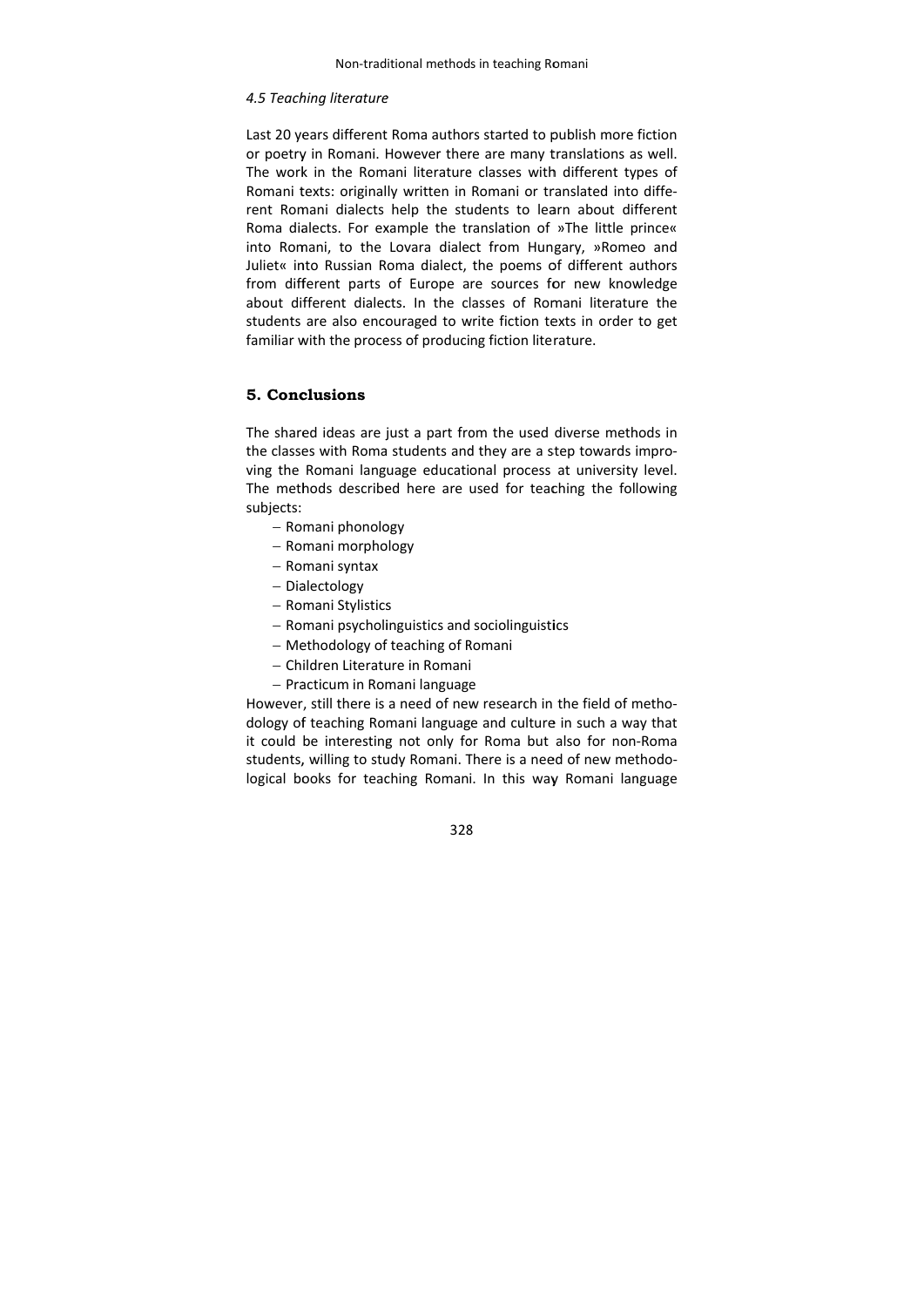education will meet the criteria of the Council of Europe ‐ Romani language teaching to be on such a level as the other modern European languages.

#### **References**

- Campbell, Lyle: *Historical Linguistics. An Introduction*. Edinburgh 1998.
- Erdős, Kamil: A classification of Gypsies in Hungary. In: *Acta Orientalia* 10 (1960), 79–82.
- Hübschmanová, Milena: Link between Indian and Romani Studies. In: Vacek, Jaroslav/Dvorak, Jan (ed.): *Trends in Indian studies. Proceedings of the ESIS*. Prague 1998, 101–107.
- Lado, Robert: *Linguistics across cultures.* Ann Arbor 1957.
- Reger, Zita: Teasing in the Linguistic socialization of the Gypsy children in Hungary. In: *Acta Linguistica Hungarica* 46 (1999), 289–315.
- —/Berko‐Gleason, Jean: Romani child directed speech and child‐ ren's language among Gypsies in Hungary. In: *Language in Society* 20 (1991), 601–617.